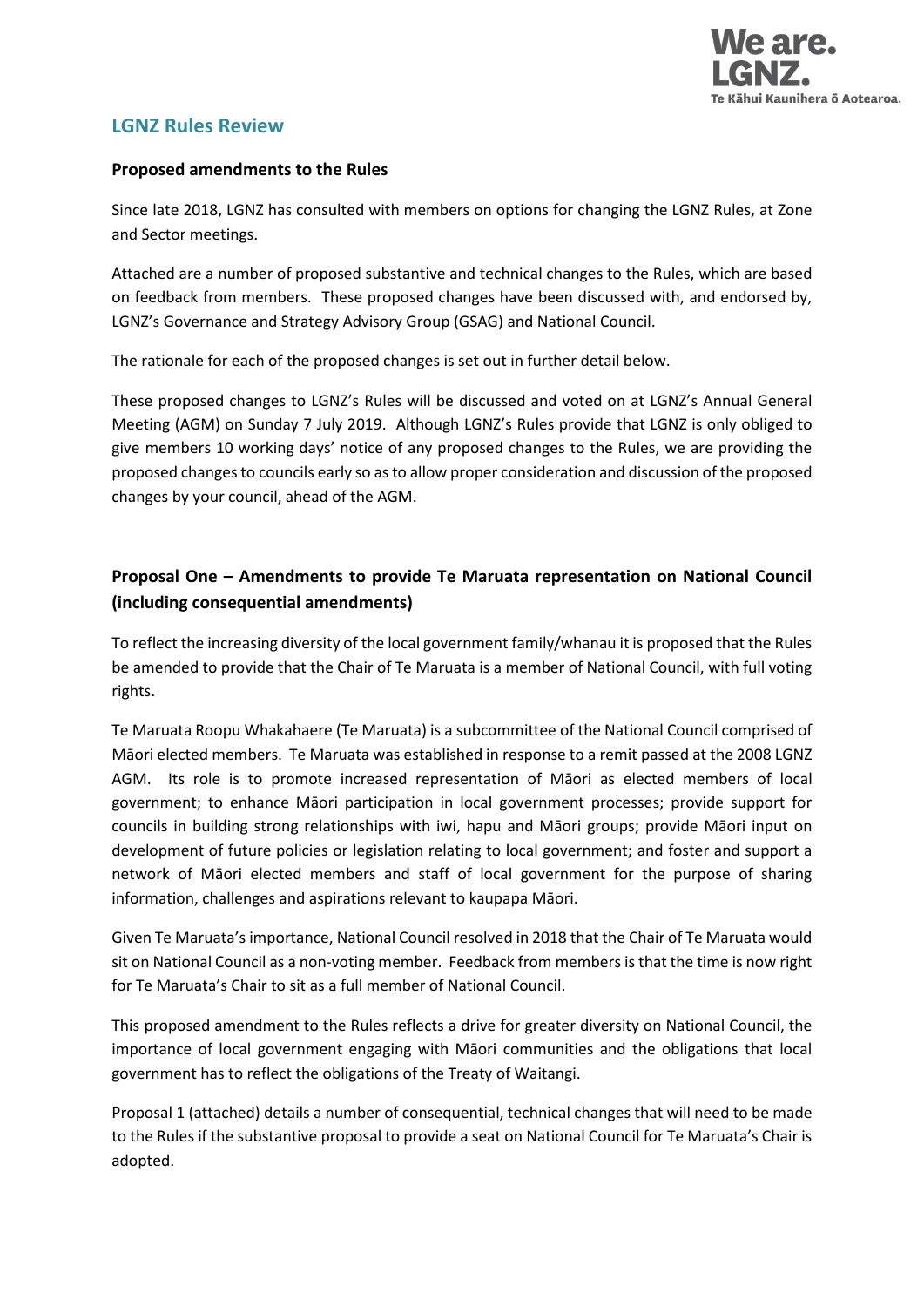# **Proposal Two – Amendments to give effect to Auckland Council representation on National Council (including consequential amendments)**

It is proposed that the Rules be amended to provide that Auckland Council has three seats on National Council, to be held by:

- The Mayor of Auckland (or an alternate member of the Auckland Council governing body appointed by the Mayor);
- A member of the Auckland Council governing body; and
- A member of an Auckland Council local board.

These proposed amendments are designed to reflect the scale of Auckland (one-third of New Zealand's population). They are also designed to bring the LGNZ Rules into line with Auckland Council's current unique governance structure (ie a governing body and local boards). The current LGNZ Rules pre-date the establishment of Auckland Council and its current governance structures, which were introduced by legislation in 2010. LGNZ's view is that its Rules should be consistent with those changes.

Local boards are a unique governance structure, providing governance at a local level within Auckland Council and enabling democratic decision-making by and on behalf of communities within the local board area. There are 21 local boards, comprising 149 elected members in total. Local board responsibilities include adopting local board plans, agreeing annual local board agreements that set annual budgets, and agreeing and overseeing annual work programmes. Currently there is no provision for the representation of local board members on National Council. LGNZ's view is that it is important that provision is made for the representation of this group of elected members on National Council.

As a result of these proposed changes to Auckland's representation, Auckland Council would no longer be part of Zone 1; Zone 1 would be comprised of Far North region councils only. Zone 1 would be entitled to one seat on National Council.

To ensure that the representation of metropolitan New Zealand on National Council is not by Auckland Council alone, specific amendments are proposed to make it clear that three seats on National Council will be held by metropolitan councils *other than* Auckland Council.

Based on feedback from Zone meetings, it is also proposed that the Rules be amended to specifically provide that at least one of the three Metropolitan Sector representatives on National Council be from the South Island. This is designed to ensure that there is appropriate representation of metropolitan South Island on National Council.

Proposal 2 (attached) details a number of consequential, technical changes that will need to be made to the Rules if the substantive proposal to change the representation of Auckland Council on National Council is adopted.

*Note that Proposals 1 and 2 will result in the membership of National Council increasing from 15 members to 18. Feedback from current National Council members is that a Council of this size for a membership based body is workable, particularly given that the Rules give National Council the power to create an executive committee, or subcommittee structures, where that is considered appropriate.*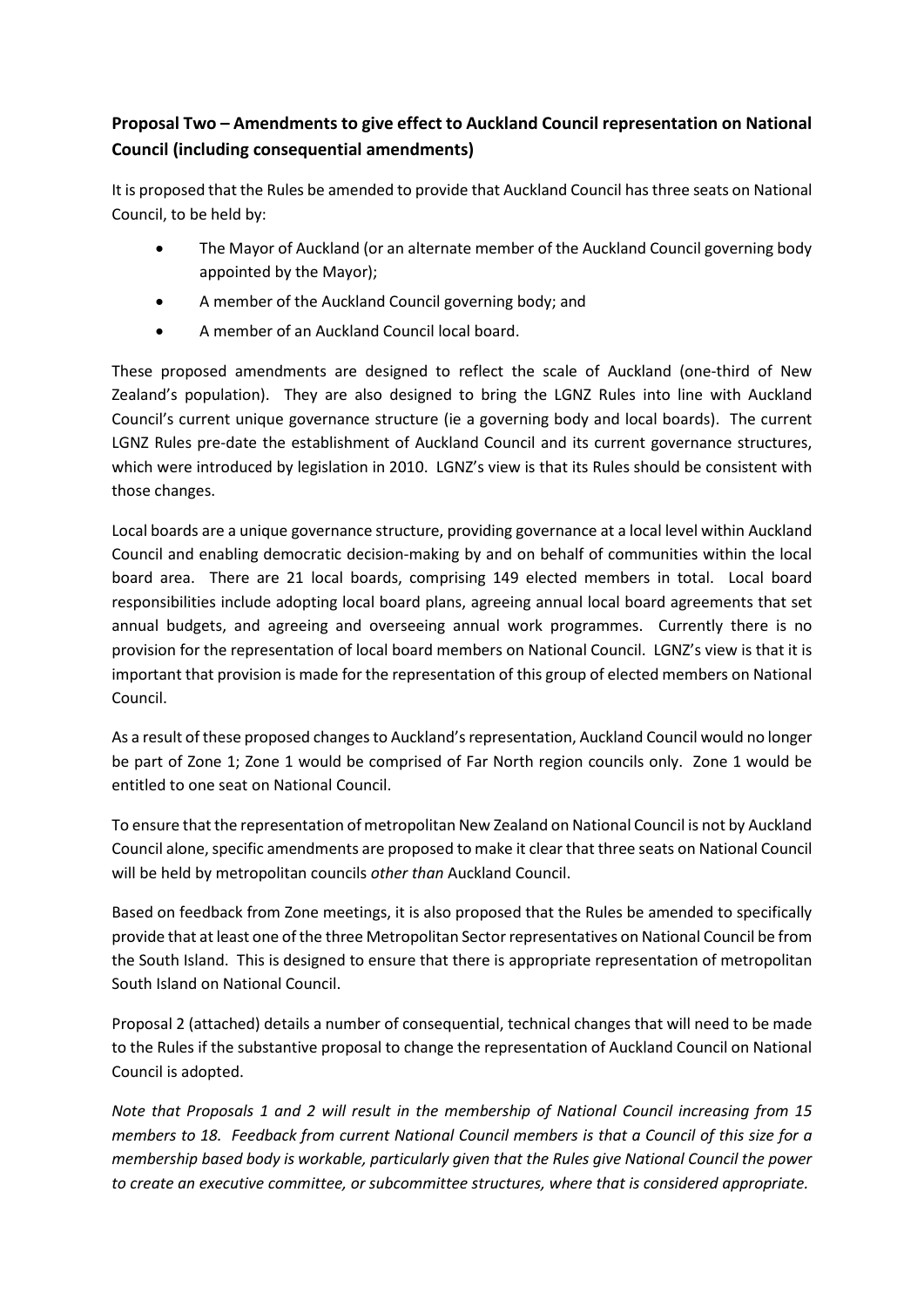## **Proposal Three – Minor (administrative) substantive changes**

A number of minor administrative changes to the Rules are proposed, including:

- Inclusion of community board members in the definition of Elected Member;
- The ability for National Council to appoint individuals (with full speaking rights, but no voting rights) to the National Council to provide assistance to National Council because of their training, qualifications or experience; and to ensure diversity of representation;
- Changes to the definition of a quorum for the purpose of National Council meetings; and
- The ability for National Council to pass a resolution without a meeting with the agreement of 75 per cent of all National Council members (as opposed to all National Council members, as currently required).

These proposed amendments are designed to ensure that the Rules provide for all types of elected member, are consistent with the proposed substantive changes to the Rules, and to simplify National Council's processes.

## **Proposal Four – Minor amendments to modernise and rationalise language**

LGNZ is proposing that a number of changes be made to modernise the Rules (eg to make provision for electronic notices and voting), and rationalise the language of the Rules.

These changes are technical in nature, and do not result in any substantive changes to the Rules.

## **Next steps**

As noted above, these proposed changes to the Rules will be discussed and voted on at LGNZ's AGM on Sunday 7 July 2019. Members will receive copies of the proposed changes to the Rules as part of the formal AGM papers.

However, LGNZ is providing copies of the proposed changes in advance so that councils have plenty of time to consider the proposed changes. LGNZ encourages members to now discuss and debate the proposed changes to the Rules, ahead of the AGM.

As per Rule K4(b), each of the four proposed sets of changes to the Rules will require the support of a two-thirds majority of LGNZ's members in order to pass. Therefore your council's vote does matter and can make a difference.

If you would like LGNZ to visit your council to discuss the proposed changes to the Rules ahead of the AGM, please contact Malcolm Alexander or Grace Hall to arrange that – see below for contact details.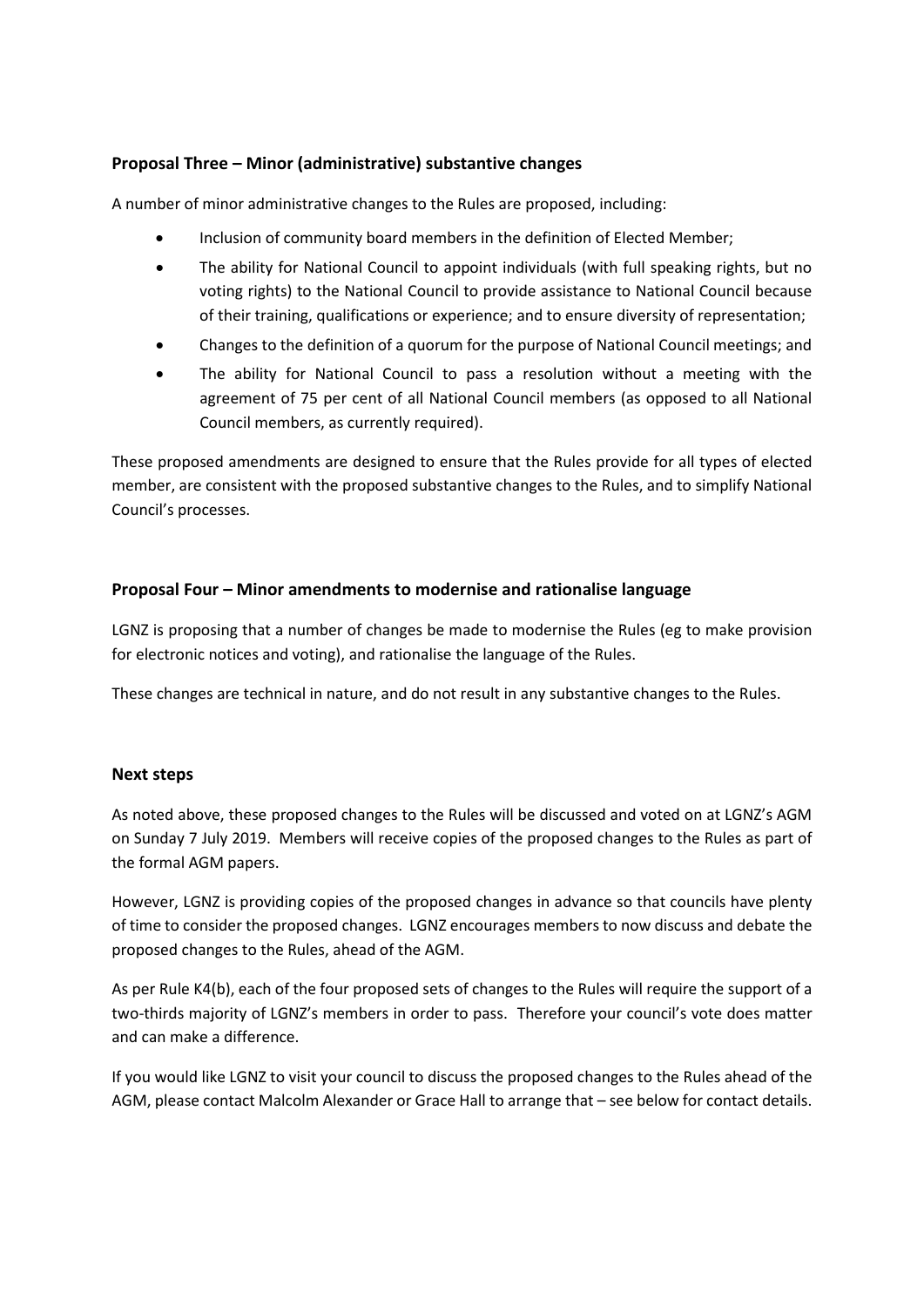For further information on the proposed changes, or if you have any questions, please contact Malcolm Alexander, Chief Executive [\(malcolm.alexander@lgnz.co.nz\)](mailto:malcolm.alexander@lgnz.co.nz) or Grace Hall, Senior Policy Advisor [\(grace.hall@lgnz.co.nz\)](mailto:grace.hall@lgnz.co.nz).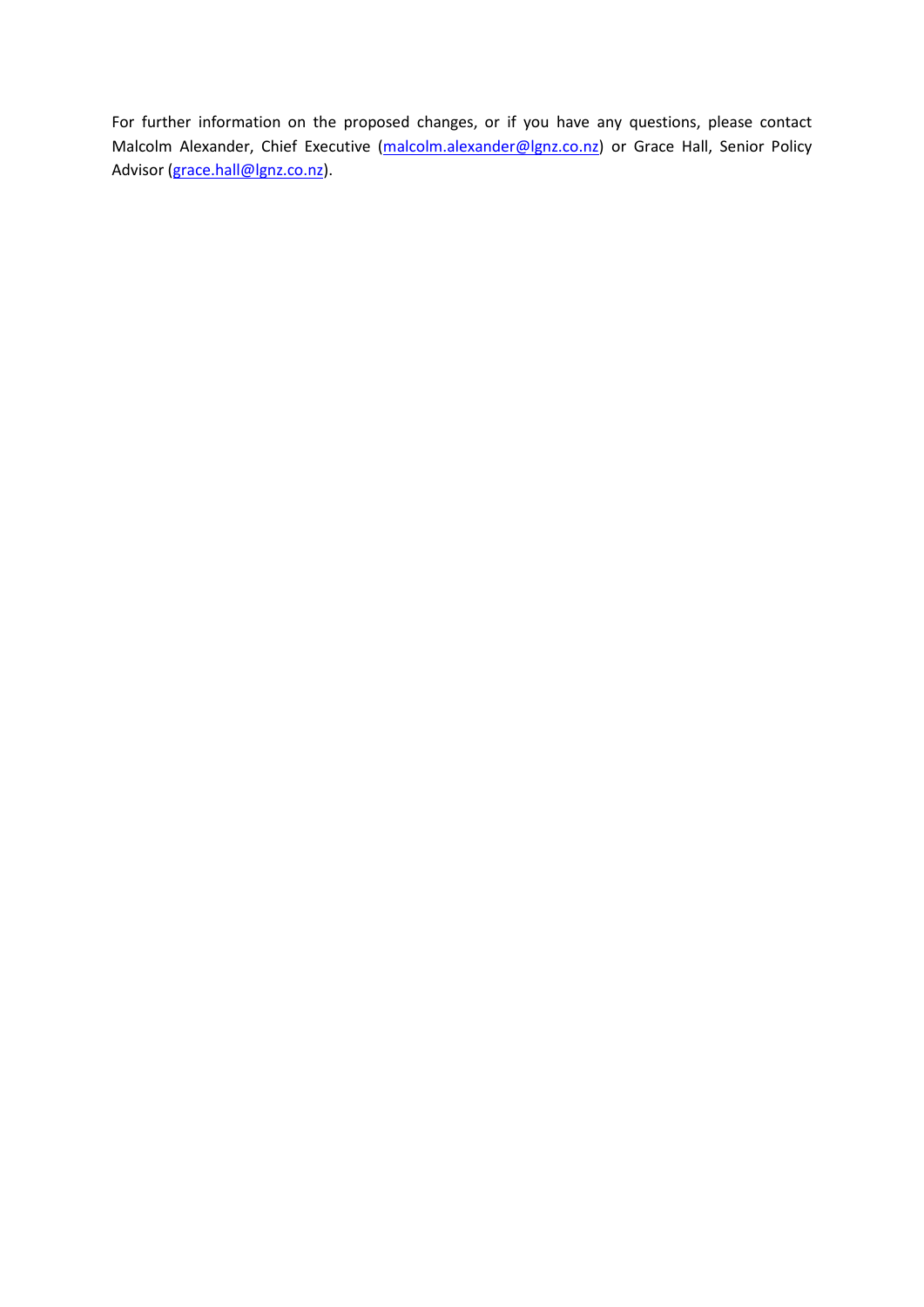#### **PROPOSED AMENDMENTS TO THE RULES 2019**

**Proposal 1 - Minor (Administrative) Substantive Changes:**

- 1. Rule A2: Delete paragraph (b) of the definition of "Elected Member" and substitute:
	- "**(b) A person holding office as a member of a local board within the district of a Member Authority; and**
	- **(c) A person holding office as a member of a community board within the district of a Member Authority.**"
- 2. Rule E11A to E11C: Add the following after Rule E11:
	- "**E11A From time to time, the National Council may appoint to the National Council any person whom the National Council believes will assist the National Council in its deliberations because of that person's training, qualifications or experience. Any such person is not required to be qualified to be a National Council member or an Elected Member. The National Council may discharge any such person from the National Council in like manner.**
	- **E11B From time to time, the National Council may appoint to the National Council any person whom the National Council believes will ensure diversity of representation on National Council. Any such person must be an Elected Member. The National Council may discharge any such person from the National Council in like manner.**
	- **E11C Any person appointed under Rules E11A or E11B shall have full speaking rights but no voting rights at National Council meetings."**
- 3. Rule E17: Delete the word "six" in both places it appears and substitute "**a quorum**".
- 4. Rule E26: Delete the current wording and substitute:

**"At any meeting of the National Council, a quorum consists of:**

- **(a) half of the membership (President and members provided for in Rule E1) if the number of such members (including vacancies) is even; or**
- **(b) a majority of members (President and members provided for in Rule E1) if the number of such members (including vacancies) is odd.**
- 5. Rule E29A: Delete the current wording and substitute:

**"The National Council may pass a resolution without a meeting held in accordance with Rules E20-E29, but only if the resolution is assented to by not less than 75% of the members of the National Council then in office and entitled to vote."**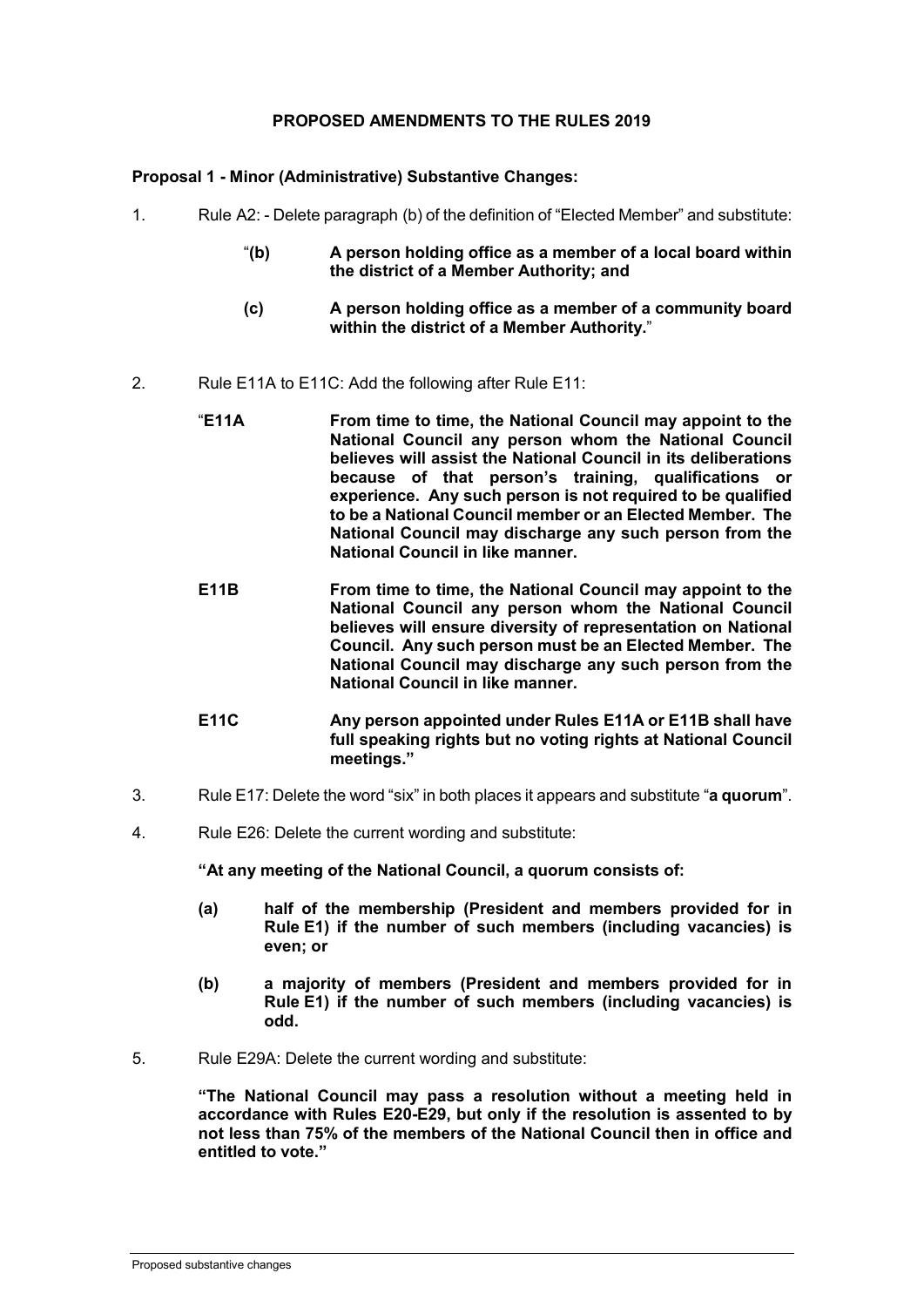**Proposal 2 - Amendments to provide Te Maruata representation on the National Council (including consequential amendments):**

Rule A2:

Amend the definition of "NATIONAL COUNCIL MEMBER" by deleting the words "elected or appointed" and substituting "**elected, appointed or assuming office**".

Insert after the definition of "SECTOR GROUP" the following:

"**TE MARUATA" means the committee named Te Maruata Roopu Whakahaere established in response to the remit passed at the 2008 Annual Conference and any committee in substitution for that committee.**"

Rule E1: Delete the opening words and paragraph (a) and substitute the following:

- **"E1 The National Council of LGNZ consists of the President and:**
	- **(a) The person for the time being holding office as the Chair of Te Maruata (or an alternate appointed in writing by that person);"**

Rule E10: Delete the current wording and substitute:

**"E10 Persons appointed to the National Council or who assume office as a member of National Council under Rules E1 to E9 assume office on the day that is eight weeks after the triennial local government elections are held, except that the person who assumes office as a member of National Council pursuant to Rule E1(a) assumes that office at such time that the Chair of Te Maruata is appointed at a hui organised by LGNZ for the purpose of Te Maruata appointment, and subject to Rules E12 to E16 all such persons serve in office until their successors have assumed office."**

Rule E15: After the reference to "the President" add the words **"or the position occupied by the Chair of Te Maruata."**

Rule E15A: Add the following after Rule E15:

**"E15A In the event of the position on National Council occupied by the Chair of Te Maruata becoming vacant, that position will be filled by the Deputy Chair of Te Maruata until such time that a replacement Te Maruata Chair is elected."**

Rule E16: Add after the reference to "Rule E15" **", or who assumes office under Rule E15A,"**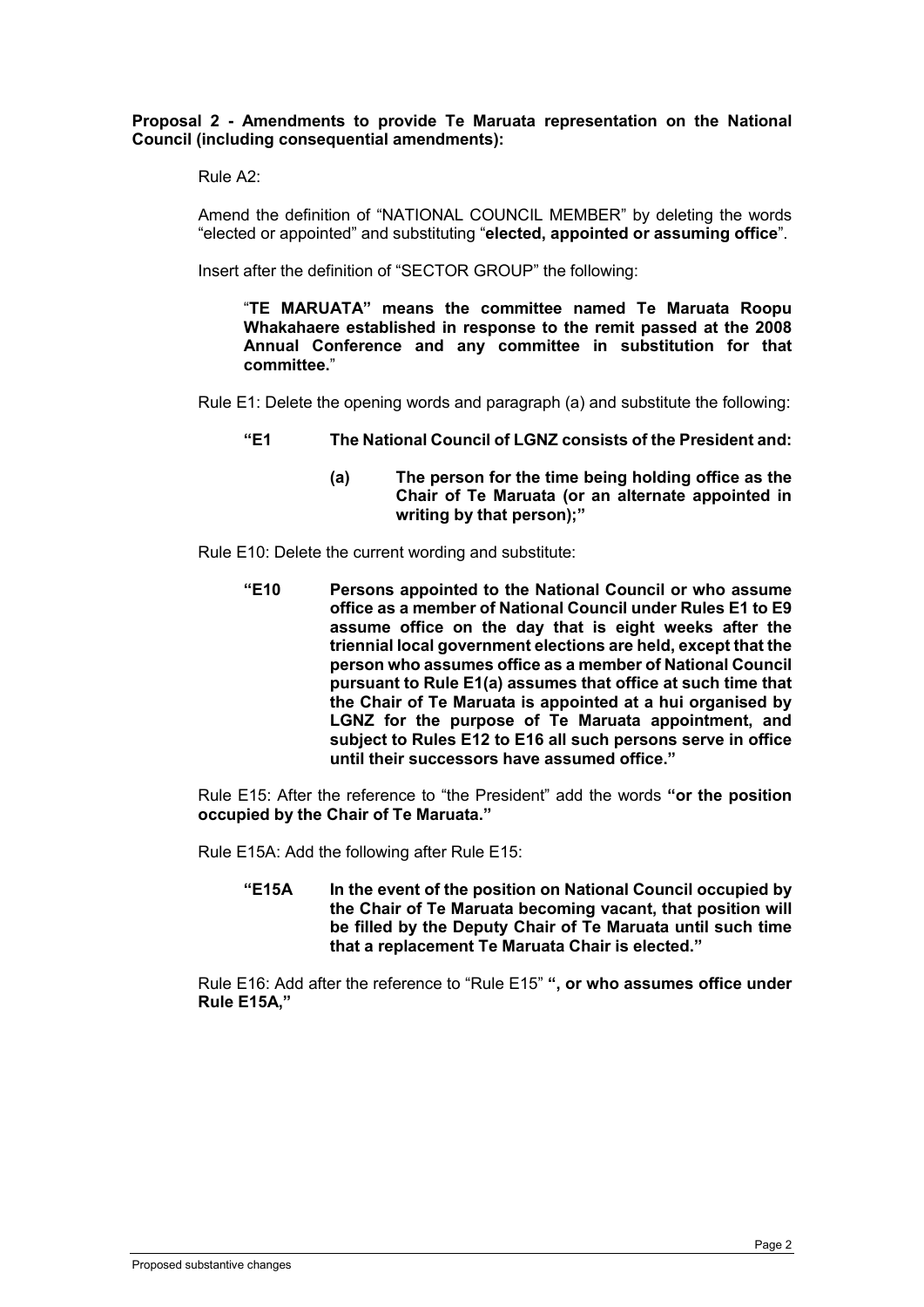**Proposal 3 - Amendments to give effect to Auckland Council representation on the National Council (including consequential amendments):**

Rule D1: Delete the second sentence and substitute the words **"Each Member Authority (except Auckland Council) shall belong to one Zone, and no Member Authority shall belong to more than one Zone."**

Rule D2: Delete from the definition of "Zone One" in paragraph (a) the words "**and the Auckland Council**".

Rule E1: Delete paragraphs (b) to (e) and substitute the following:

- **"(b) One person elected by each of Zones One, Two, Three, Four, Five and Six;**
- **(c) Three persons elected by the Metropolitan Group –**
	- **(i) at least one of whom is an elected member of a South Island Member Authority; and**
	- **(ii) none of whom is an elected member of Auckland Council or any of its local boards;**
- **(d) Two persons elected by the Regional Group;**
- **(e) One person elected by each of the Provincial and Rural Groups;**
- **(f) The Mayor of Auckland (or an alternate member of the Auckland Council governing body appointed in writing by the Mayor); and**
- **(g) Two persons to represent Auckland as set out in Rule E1A.**"

Add after Rule E1 the following:

"**E1A AUCKLAND REPRESENTATION**

**The appointments referred to in Rule E1(g) must be:**

- **(a) one person appointed by the Auckland Council, from members of the governing body (not being the Mayor, or the Mayor's alternate under Rule E1(f)); and**
- **(b) one person appointed by Auckland Council local boards, from elected members of the local boards.**"